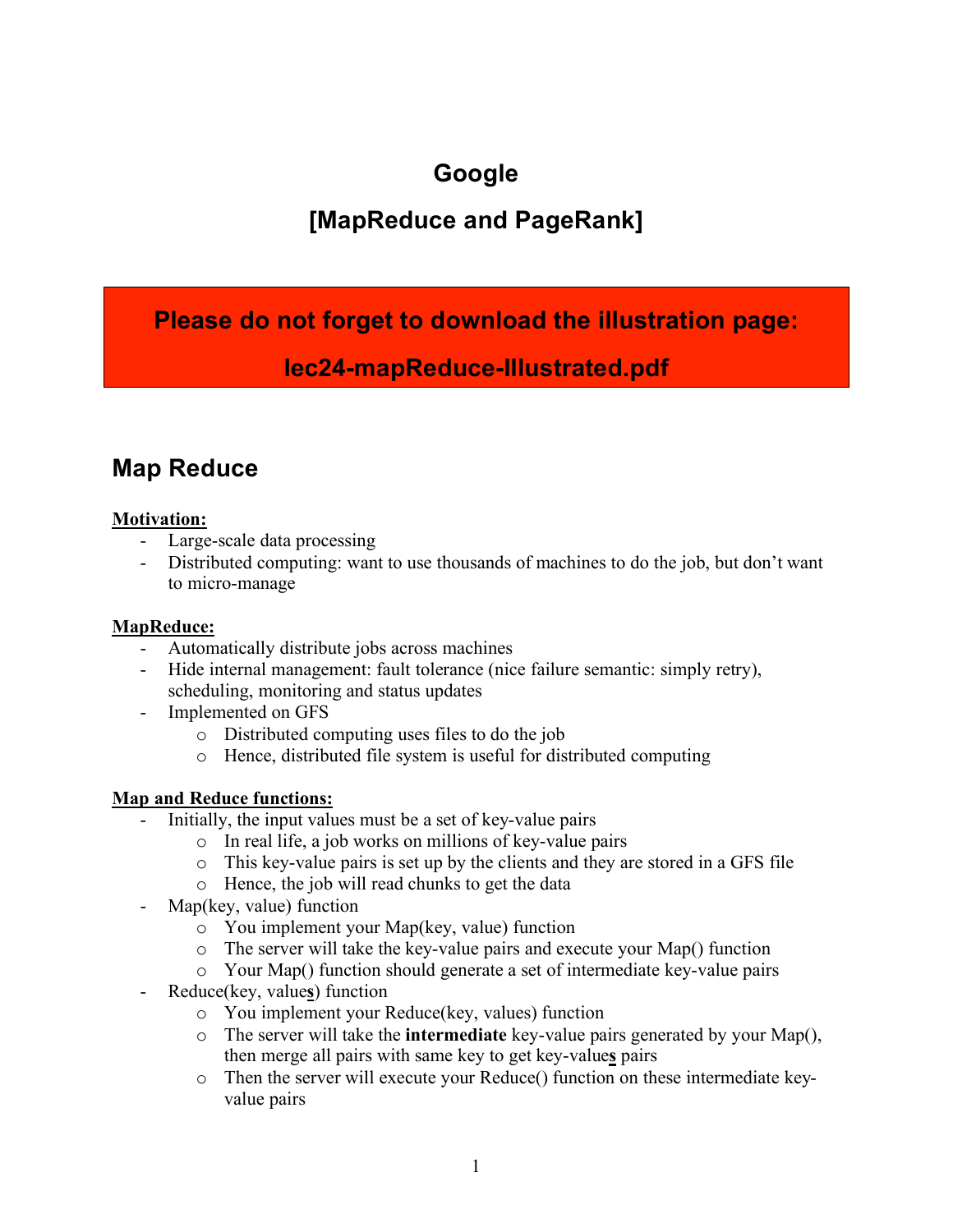#### **Example: Simple Math**

Given a set of integers, compute the sum of their square values. e.g.  $1\ 2\ 3\ 4\ \rightarrow 1 + 4 + 9 + 16 \rightarrow 30$ 

```
Map(key, value) {
   Generate (1, value*value)
}
Reduce(key, values) {
  Int sum = 0;
   For (all values)
    sum += values[i];}
```
#### **Count words in all web pages**

Inputs consists of url-content pairs.

```
Map(key, value) {
   // key is url
   // value is the content of the url
   For each word W in the content
     Generate(W, 1);
}
Reduce(key, values) {
  \frac{1}{\sqrt{2}} key is word (W)
   // values are basically all 1s
  Sum = Sum all 1s in values
   // generate word-count pairs
    Generate (key,sum); 
}
```
(Note: like a producer-consumer problem; map produces pairs, reduce consumes pairs)

#### **Grep**

Input consists of (url+offset, single line). (Note: you as the client needs to setup such inputs and store it in a GFS file)

Map(key, value) { // key =  $url + offset$ // value = single line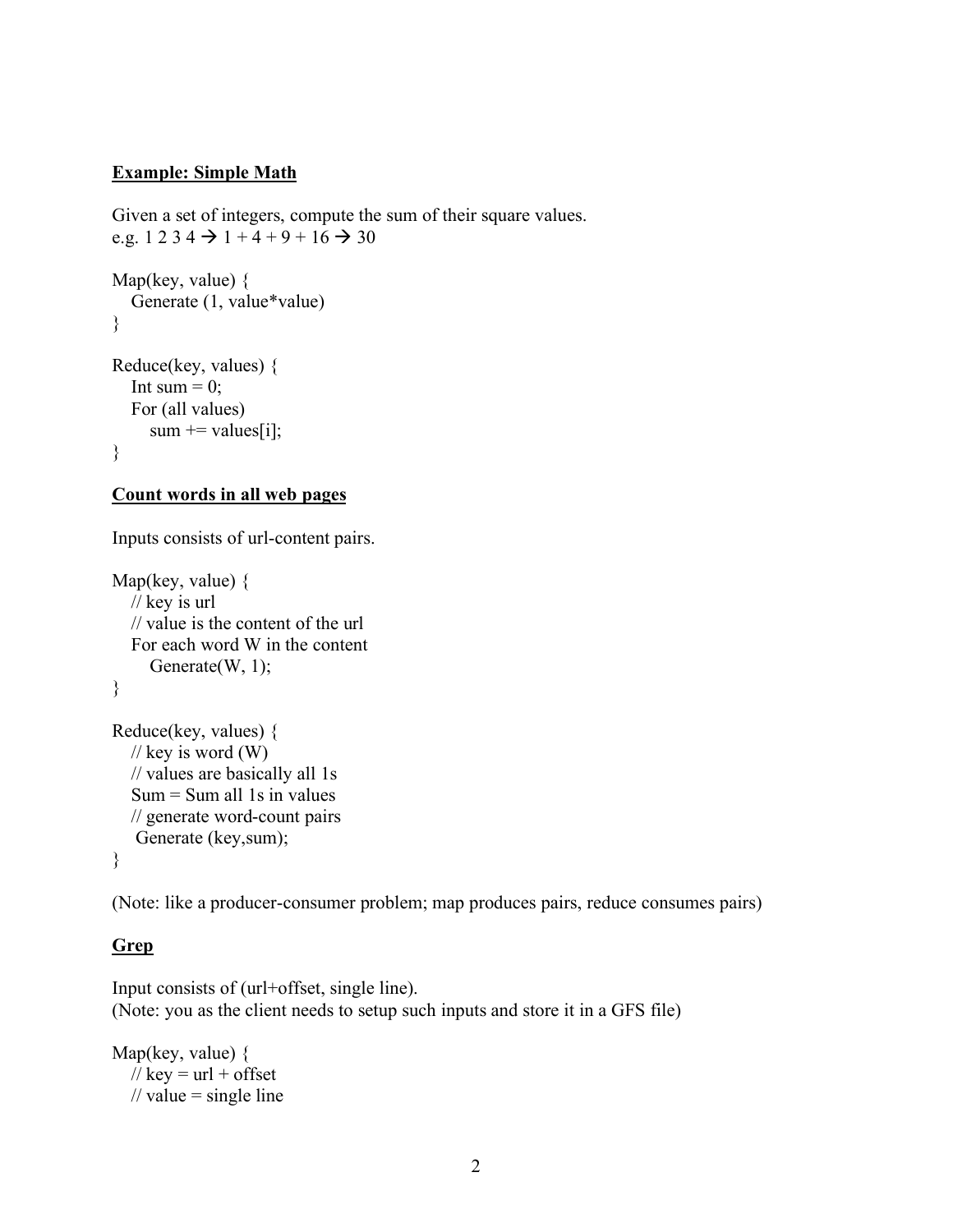```
str = \text{key} concat value
   If value matches regexp
      Generate(str, 1)
}
Reduce(key, value) {
  // key = url+offset, line
  // values = all 1s (the sum is the total count)
   No need to do anything, just regenerate the line
  Generate(key, \cdots);
}
```
#### **Reverse web-link graph**

Go to google advanced search: "find pages that link to the page:" cnn.com

```
Map(key, value) \{// key = url// value = content
   For each url, linking to target
      Generate(output target, source);
}
```

```
Reduce(key, values) {
  // key = target url\frac{1}{x} values = all urls that point to the target url
   For each values
      Generate(key, values[i]);
}
```
**Effectiveness of MapReduce**

- In april 2003, one google software uses map-reduce
- In sep 2004, almost 1000 google software uses map-reduce
- (almost exponential growth)

#### **Distributed Execution**

- GFS Cluster
	- o Google has thousands of machine that can used to run jobs
	- o Again, jobs must be rewritten in map-reduce way
- Partition input key/value pairs
	- o If inputs have not been stored in GFS cluster, create a file
	- o And GFS will save the file into chunks and distribute chunks across machines
- Run Map() tasks in parallel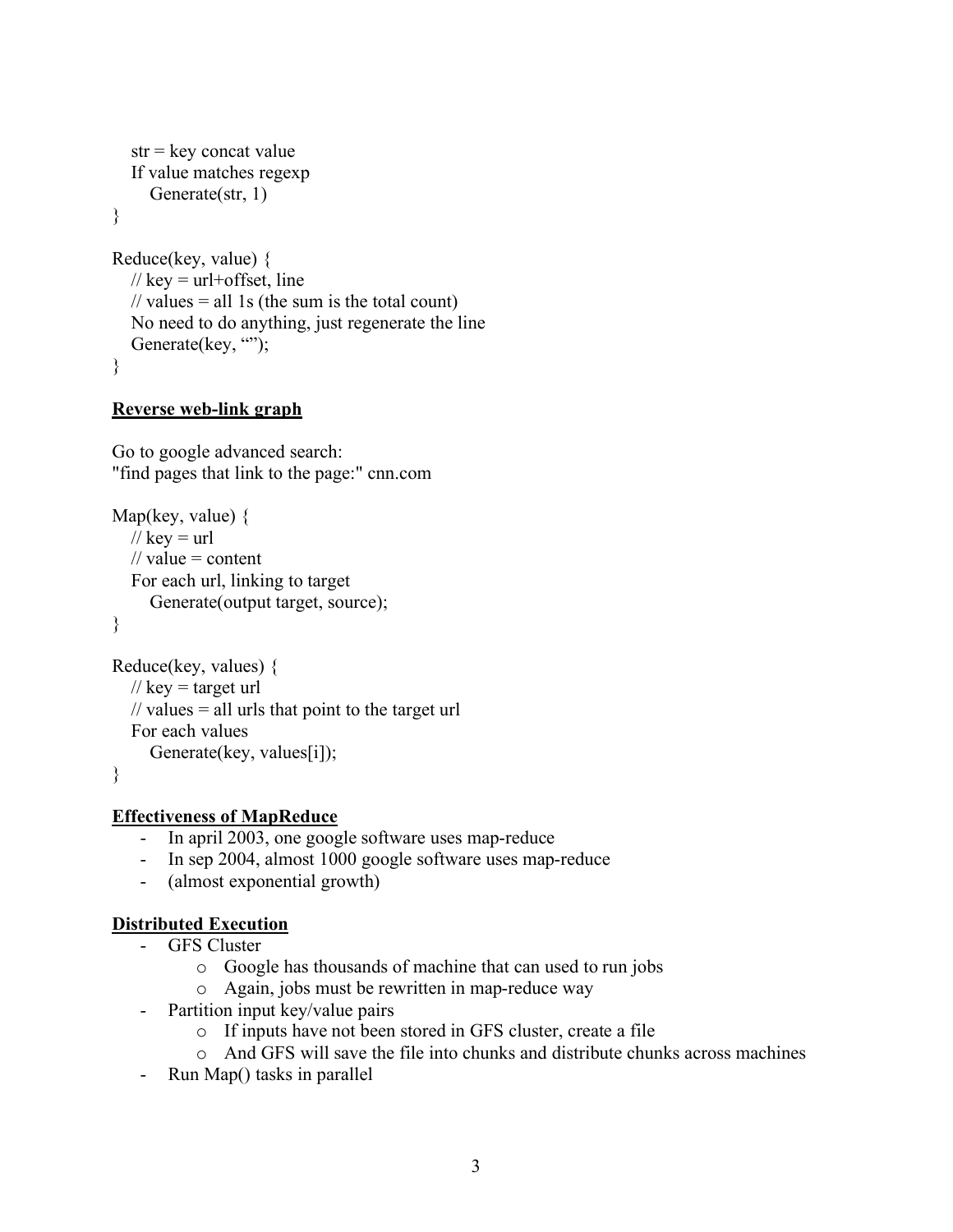- After all maps are complete, servers consolidate all generated values for each unique generated key
- Next, servers will partition these intermediate results (again into GFS chunks), and run reduce() in parallel

#### **Job processing:**

- 1. client submits "grep" job to job tracker, indicating code and input files
- 2. jobtracker breaks input file into k chunks (e.g. 6 chunks), assign 6 machines to work on the 6 chunks (called task-trackers)
- 3. after map is done, tasktrackers exchange map-output to build reduce() keyspace
- 4. jobtracker breaks reduce() keyspace into m chunks (e.g. 4)
- 5. reduce() output may go to NDFS

#### **Pipelining:**

- Problem: we send a task to a machine and waiting for the output from that machine might be slow. Hence break the task into several "maps". E.g. 1 map has 100,000 key-value pairs. For each map that is done, we can assign another machine to work the reduce.
- Good things: we can see partial results faster
- Example: break big thing to map1, 2, and 3. but only assign 2 servers. Worker A and B. Worker A does 1 and 3, and B does 2. When A1 finishes, another worker C can reduce the output of A1.

#### **Fault-tolerance:**

- Detect failure via periodic heartbeats
- If map() or reduce() fails, simply reexecute()

#### **Refinement: Redundant execution:**

- If there is a slow machine/component (due to high load, or bad disks, or other bugs), the final result is delayed
- Solution: create redundant execution, especially for map/reduce tasks that have not been completed.
	- o Hence, this shows another power of MapReduce, a very powerful abstraction for distributed computing

#### **Conclusion:**

- Rewrote problem in map-reduce format
	- o What's the whole idea? Common format for inputs: key-value pairs
- MapReduce is an abstraction for distributed computing
	- $\circ$  Abstraction  $\rightarrow$  simplify large-scale computations
- $-$  "Fun"
	- o Focus on problem (rather than implementation)
	- o Let the internal mechanisms deal with the details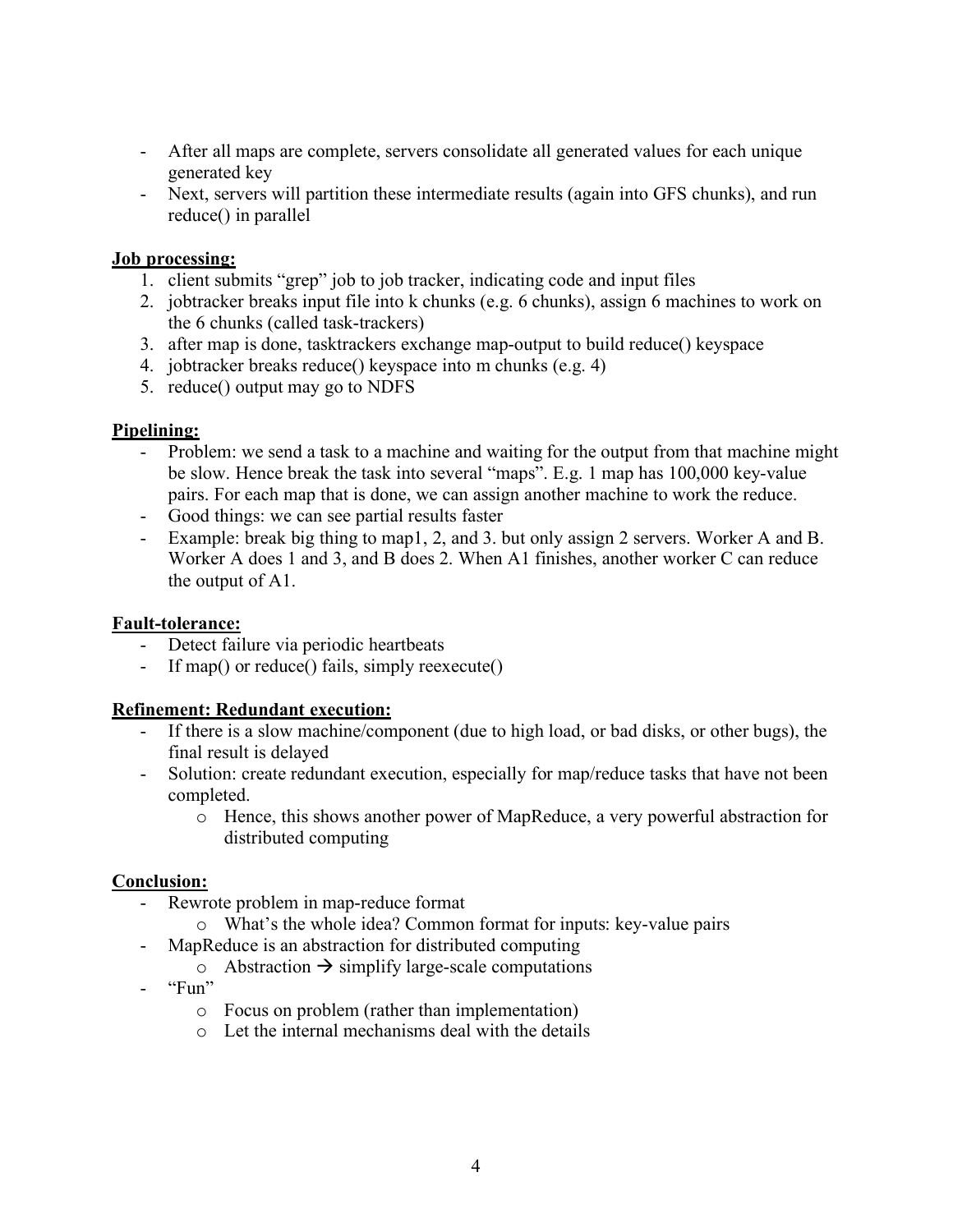# **Page Rank**

### **Search problem:**

- Search for "flu"
- Thousands of matching pages.
- How to put most relevant pages at the top hits?
- In other words, how to make people more effective by giving relevant hits

## **Solution 1 (In the beginning):**

- In the old days: put the word "flu" 10,000 times in your page
- Then your page will appear as one of the top results
- Hence, lots of malicious people out there who knows this simple algorithm, and "game" the search algorithm

## **Solution 2 (Simple PageRank, 1998):**

- Utilize the linked structure of hypertext
- Links counting as votes for the page
- In other words, look which page is famous/important?
- How to define "famous/important", by counting how many links to the page
	- o If page is pointed once, rank  $= 1$
	- $\circ$  If page is pointed twice, rank = 2
- "democratic nature"
- Problem:
	- o Once, people know this algorithm, they can game the system
	- o I can create thousands of pages that point to a page that I want to advertise
	- o And that's what people did!

#### **Solution 3 (Weighted PageRank):**

- Analyze the page that votes for a page
- If page X links to page Y, is page X itself important/famous?
- Rank of a page is the sum of ranks of all pages that link to the page
- Rank of a page is high if all the voters are also important
- "not fully democratic"
- Problem:
	- o Commercial interest can still build lots of backlinks

#### **Solution 4 (Add Host Name Detection)**

- See if link is accessed from the same host name
- For example: myserver.com/file.html points to myserver.com/access.html
- If that's the case, reduce the rank (because this is internal link)
- But if a page is pointed by other host, increase the rank
- For example: myserver.com/file.html points to mybook.com/access.html
- Problem:
	- o Still can game the search engine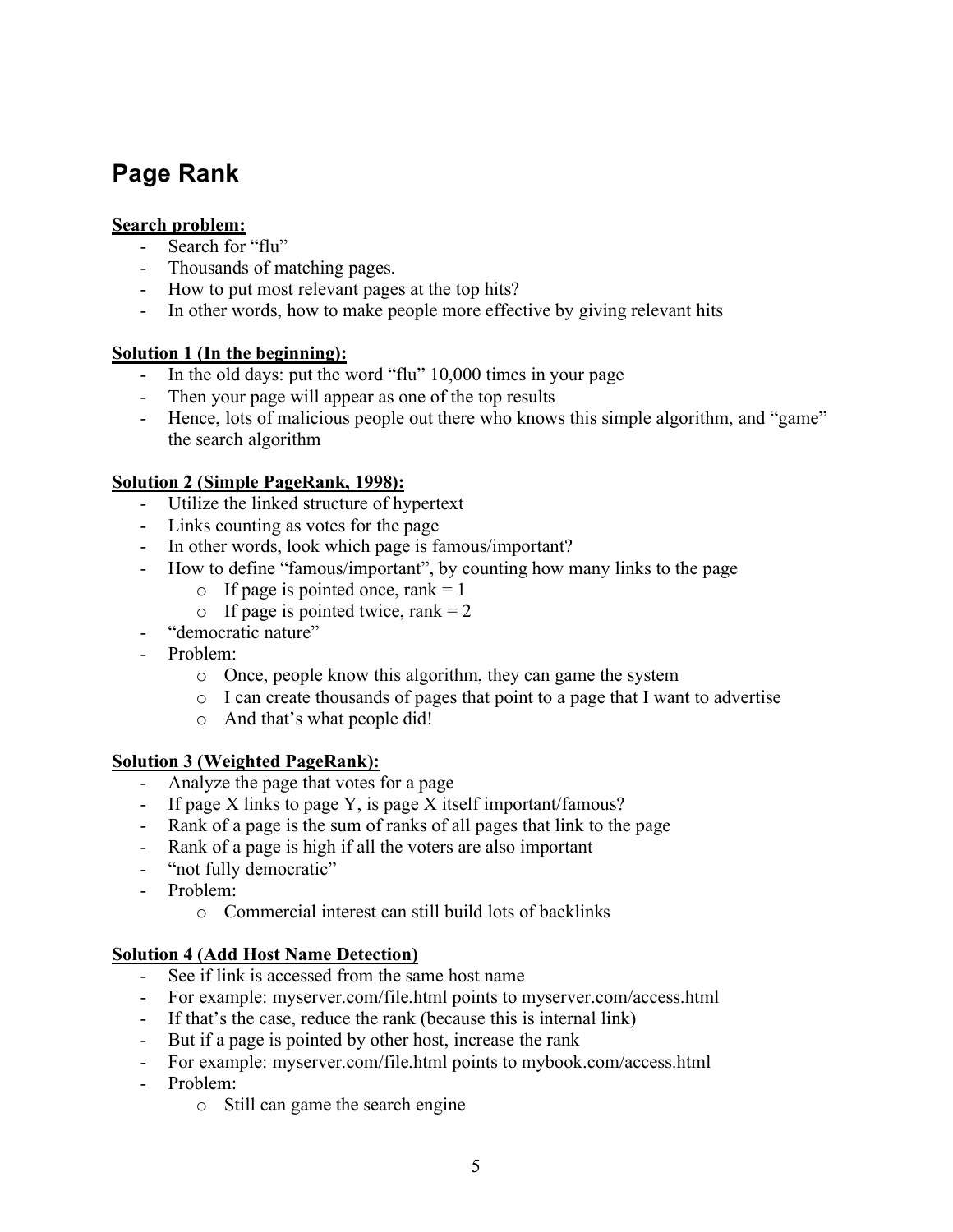o Ex: A company can create lots of host names (mybook.com and myserver.com belong to the same company)

## **Solution 5 (Add Host-IP Detection)**

- If a same company, usually host names are host on the same machine
- Ex: although myserver.com/file.html points to mybook.com/access.html, myserver.com and mybook.com are host in the same machine (e.g. with IP address 128.105.167.124)
- Hence, use that information.
- Specifically, if the first three octets (e.g. 128.105.167) of two host names are the same, then reduce rank
- If not, increase rank
- Problem:
	- o This algorithm solves commercial interests that come from small companies. Small companies cannot have lots of machines to host their webpage. But still, big companies can buy lots of machines.

#### **Solution 6 (Hilltop, 2003)**

- Google bought Hilltop patent
- We know that there are expert (or authoritative) pages out there (e.g. cnn.com, espn.com)
- Hence, trust expert pages
- If a page is pointed by expert pages, give higher ranks
- Problems:
	- o Need to know expert pages concerning each topic
	- o Hard because need to annotate expert pages manually

#### **Solution 7 (Add User's Selections)**

- Useful/important pages are usually selected by search users
- Hence, why not incorporate their selections to increase the rank?

#### **Recap: PageRank and MapReduce**

- To create ranks, we need a **program** to **scan** all web pages, and the algorithm
- Hence, the inputs to MapReduce function for this program are all the pages
	- $\circ$  Key = url, value = content
- These web pages are already stored in the GFS servers
- Hence, this program can be run in parallel
- Storage affinity
	- o Ex: to scan cnn.com, this program is run on a machine that stores cnn.com, etc.
	- o Hence, no need to send cnn.com pages across machines

#### **Summary:**

- Lots of unanswered problems
	- o Ex: If you are a specific researcher. Mostly, the pages you are looking is unique. Hence, not always appear at the top.